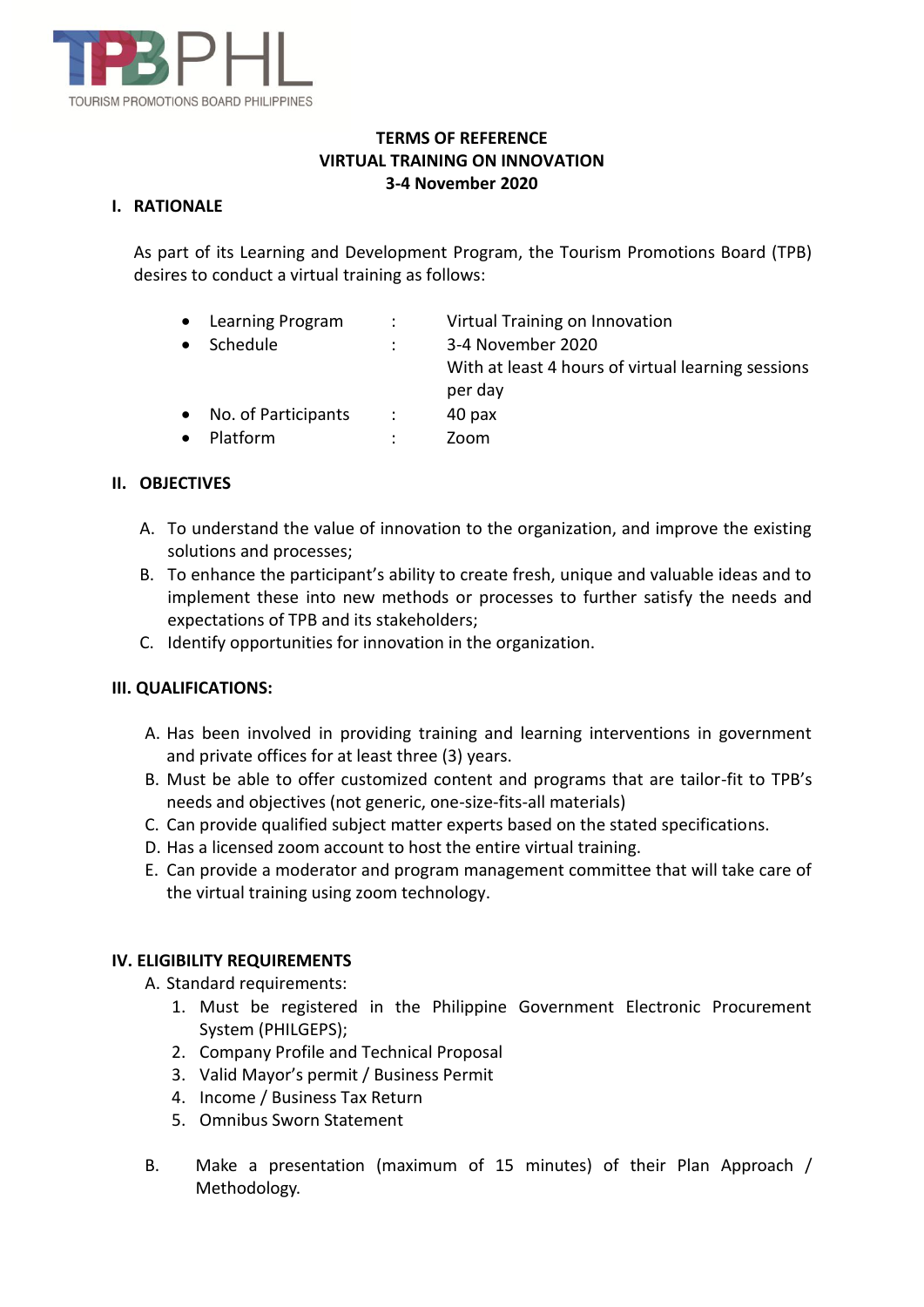- C. Technical requirements:
	- 1. List of learning sessions for the past 3 years in the private and government offices with a brief description and amount of contract. Identify whether face to face or virtual.
	- 2. For government offices, must submit at least one of the following: Notice of Award (NOA), Purchase Order (P.O.), Event Contract, and/or Notice to Proceed (NTP);
	- 3. Proof of licensed zoom account that will host the entire virtual training.
	- 4. List with curriculum vitae of personnel involved with respective work assignments during preparation and actual learning sessions such as but not limited to project management team and moderators
	- 5. List of qualified subject matter experts with their respective Curriculum Vitae based on the stated topic;
	- 6. Course outline of customized proposal tailor-fit to TPB's needs and objectives—
	- 7. Statement of acceptability of the schedule of the abovementioned Scope of Deliverables.
- D. Deliverables:
	- **In-Session:** 
		- 1. Administer pre-test and post-tests within the learning sessions;
		- 2. Zoom moderator and program management committee
	- **Post-session:** 
		- 1. Provide evaluation instrument to be used by supervisors to measure the effectiveness of the training and improvement of the participant's in communication writing
		- 2. Provision of certificates, post-program/terminal reports, and raw and edited file recordings of the whole learning session

#### **V. CRITERIA FOR EVALUATION**

| Proposal                  | Weight |
|---------------------------|--------|
| Technical Proposal        | 85%    |
| <b>Financial Proposal</b> | 15%    |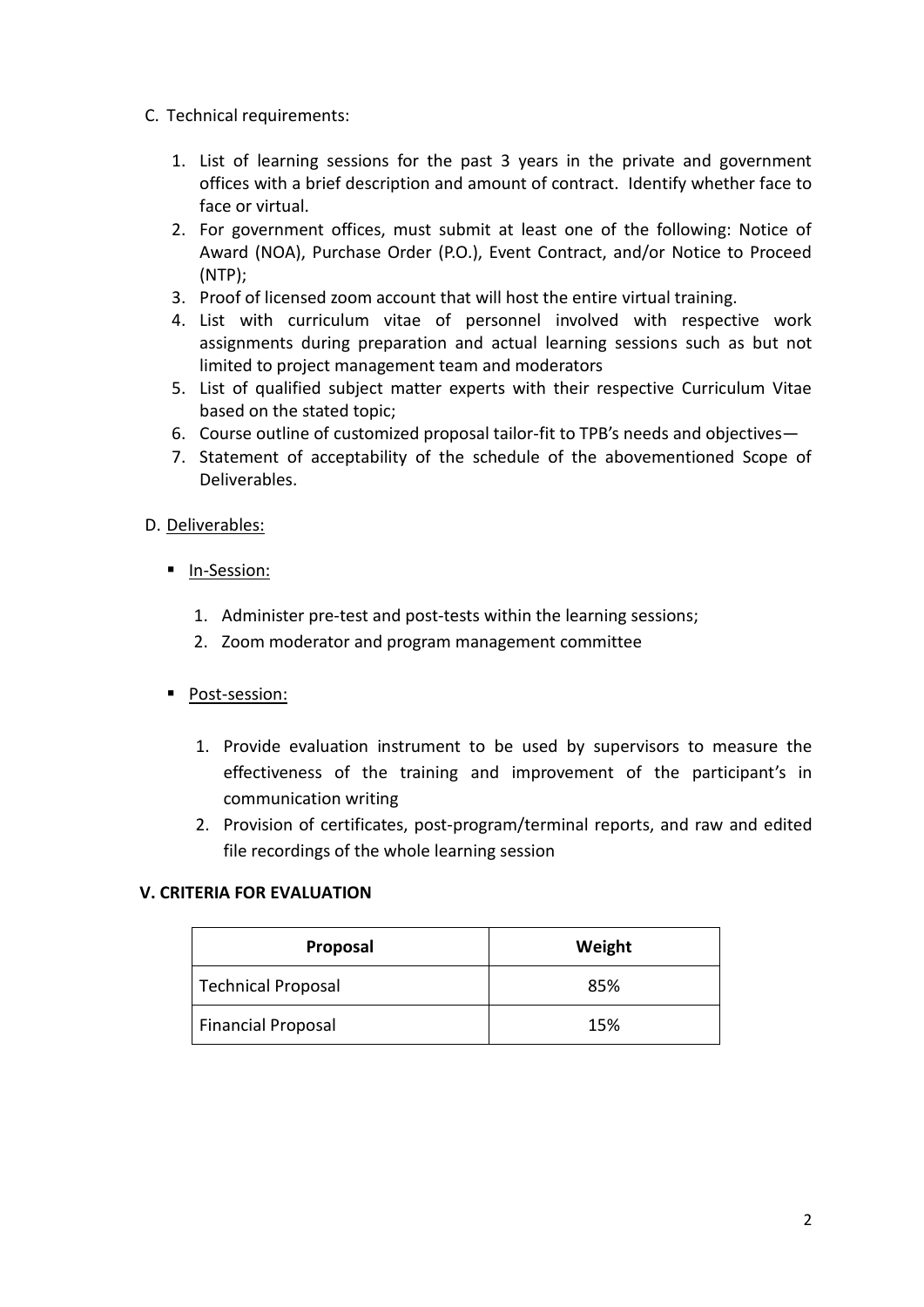# **Technical Bid/Proposal Criteria and Rating (80% passing score) RATING SHEET**

| <b>CRITERIA</b> |                                                                                                                                                                                                                                                                                                                                                                                                                                                                                    | <b>Score</b> | <b>Rating</b> |
|-----------------|------------------------------------------------------------------------------------------------------------------------------------------------------------------------------------------------------------------------------------------------------------------------------------------------------------------------------------------------------------------------------------------------------------------------------------------------------------------------------------|--------------|---------------|
| Ι.              | Qualification of Subject Matter Expert who will be assigned to<br>the Project                                                                                                                                                                                                                                                                                                                                                                                                      | 30 points    |               |
|                 | <b>Experience in Conducting Learning Session</b><br>1<br>$\triangleright$ Above 5 years of conducting learning sessions (10)<br>$\triangleright$ More than 3 years but less than 5 years of conducting<br>learning sessions (7)<br>$\triangleright$ 3 years of conducting learning sessions (5)<br>Conduct of Learning Session about the topic<br>$\overline{2}$<br>$\triangleright$ More than 10 sessions conducted (20)<br>$\triangleright$ Less than 10 sessions conducted (10) |              |               |
| Π.              | <b>Firm Experience and Capability</b>                                                                                                                                                                                                                                                                                                                                                                                                                                              |              | 45 points     |
|                 | been involved in providing training and<br>Has<br>learning<br>$\mathbf{1}$<br>interventions in government and private offices:<br>More than 3 years (15)<br>➤<br>Minimum 3 years (10)<br>➤<br>Conducted virtual learning sessions using zoom platform:<br>$\overline{2}$<br>$\triangleright$ More than 20 sessions (30)<br>Above 10 but less than 20 sessions (20)<br>➤<br>Minimum of 10 sessions (15)<br>≻                                                                        |              |               |
| Ш.              | <b>Plan of Approach and Methodology</b>                                                                                                                                                                                                                                                                                                                                                                                                                                            |              | 25 points     |
|                 | 1. Bidder's proposal of the course outline; new<br>strategies/ideas/activities during the actual learning session<br>(10)<br>2. Relevance of the customized topics to the organization's<br>needs and objectives (10)<br>3. Proof of licensed zoom account that will host the entire<br>online training (5)                                                                                                                                                                        |              |               |
|                 | 100 points<br><b>TOTAL</b>                                                                                                                                                                                                                                                                                                                                                                                                                                                         |              |               |

# **VI. Approved Budget for the Contract (ABC)**

The Approved Budget for the Contract is **ONE HUNDRED TWENTY THOUSAND PESOS (Php 120,000.00)** inclusive of all applicable fees and taxes. The winning bid shall be determined based on the quality of the proposal with the most advantageous financial package cost, provided that the amount of bid does not exceed the above mentioned